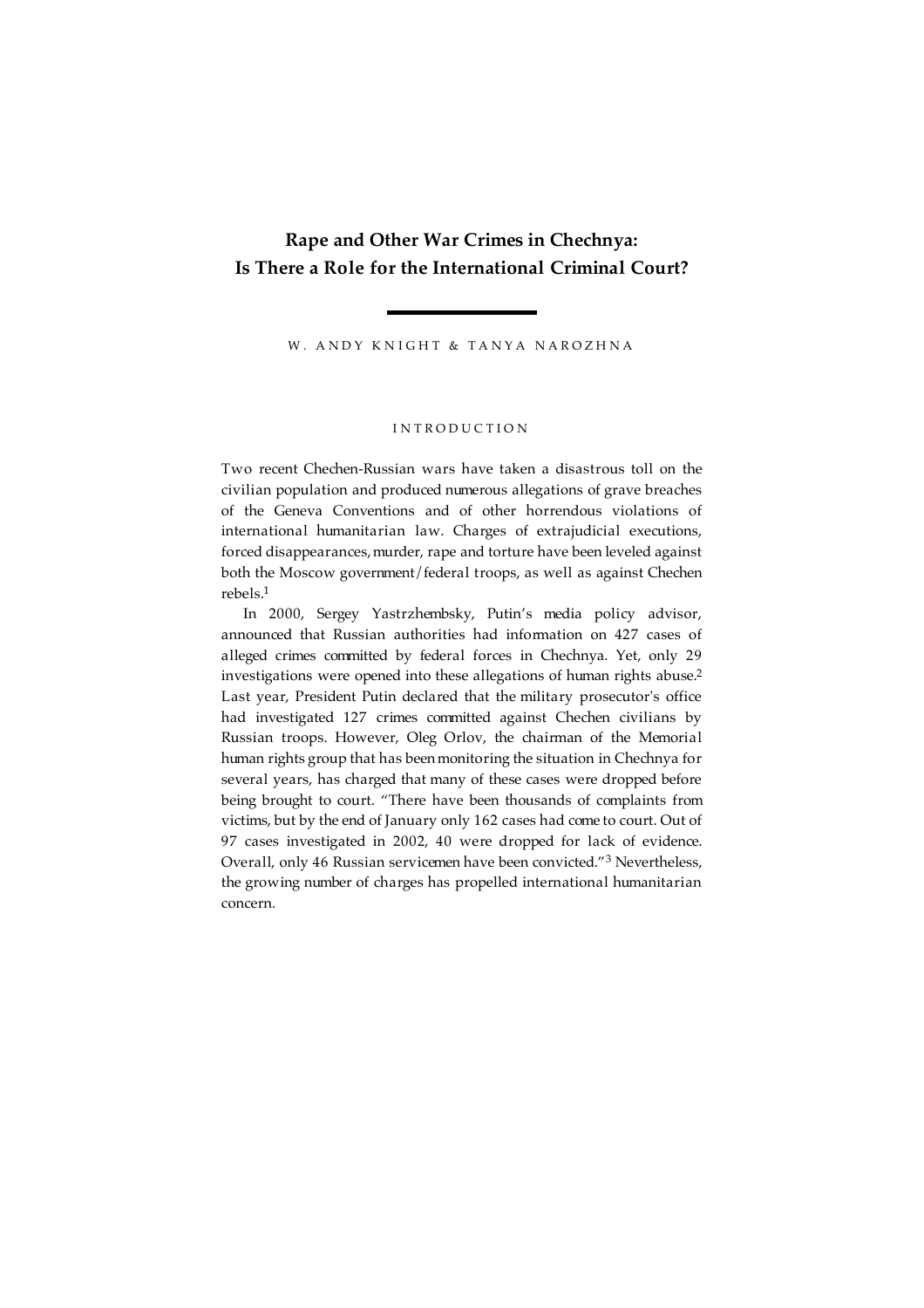On February 24, 2001, a dumping ground filled with human remains was discovered in a village called Dachny, which is located less than a kilometer away from Russia's main military base in Chechnya. Fifty-one bodies were found in this mass grave. Nineteen of those bodies were identified, and of those at least sixteen were the remains of individuals who were last seen alive in the custody of Russian federal forces. Most were dressed in civilian clothing. Some were blindfolded, and many had their hands and/or feet bound. This mass "dumping site" – the bodies were dumped along streets in the village and in abandoned cottages over an extended period of time – provides concrete evidence of the Russian federal forces' practice of forced disappearances, torture, and extrajudicial execution in Chechnya. Themass "dumpingground" has been under Russian military control since December 1999, long before the vast majority of the bodies were deposited there. However, the Russian government's investigation into this case has been woefully inadequate. Russian authorities, in the course of their investigation, failed to preserve potentially crucial evidence that could have led to the identification of those responsible for themass killings.

Dachny is not the only such site of unmarked graves to be found in Chechnya. In March 2001, Human Rights Watch issued a report titled, "The 'Dirty War' in Chechnya: Forced Disappearances, Torture and Summary Executions," that documented eight mass graves and eight other makeshift burial sites where corpses of the "disappeared" and others had been found. <sup>4</sup> Human Rights Watch, Amnesty International, the Medical Foundation for the Care of Victims of Torture and the Memorial Human Rights Center have all urged Moscow on numerous occasions to properly investigate, and establish a meaningful accountability process for, the thousands of cases of forced disappearances, torture and extrajudicial executions that have occurred in Chechnya. In spite of these calls, legal bodies in Russia have time and again rejected the pleas of these bodies. The 2004 Council of Europe report released last January revealed that over the past three years nearly 10,000 human rights abuse claims had been brought before the Office of Russia's special representative in Chechnya. Yet, investigations into most of those complaints were rarely ever completed. <sup>5</sup> Given the Russian government's intransigence on this issue, it is understandable that Chechen victims of Russian human rights abuse would want to try to seek redress outside of Russia. Some victims, and families of victims, of human rights abuse in Chechnya have begun to take their cases to the European Human Rights Court. Indeed, "the Strasbourg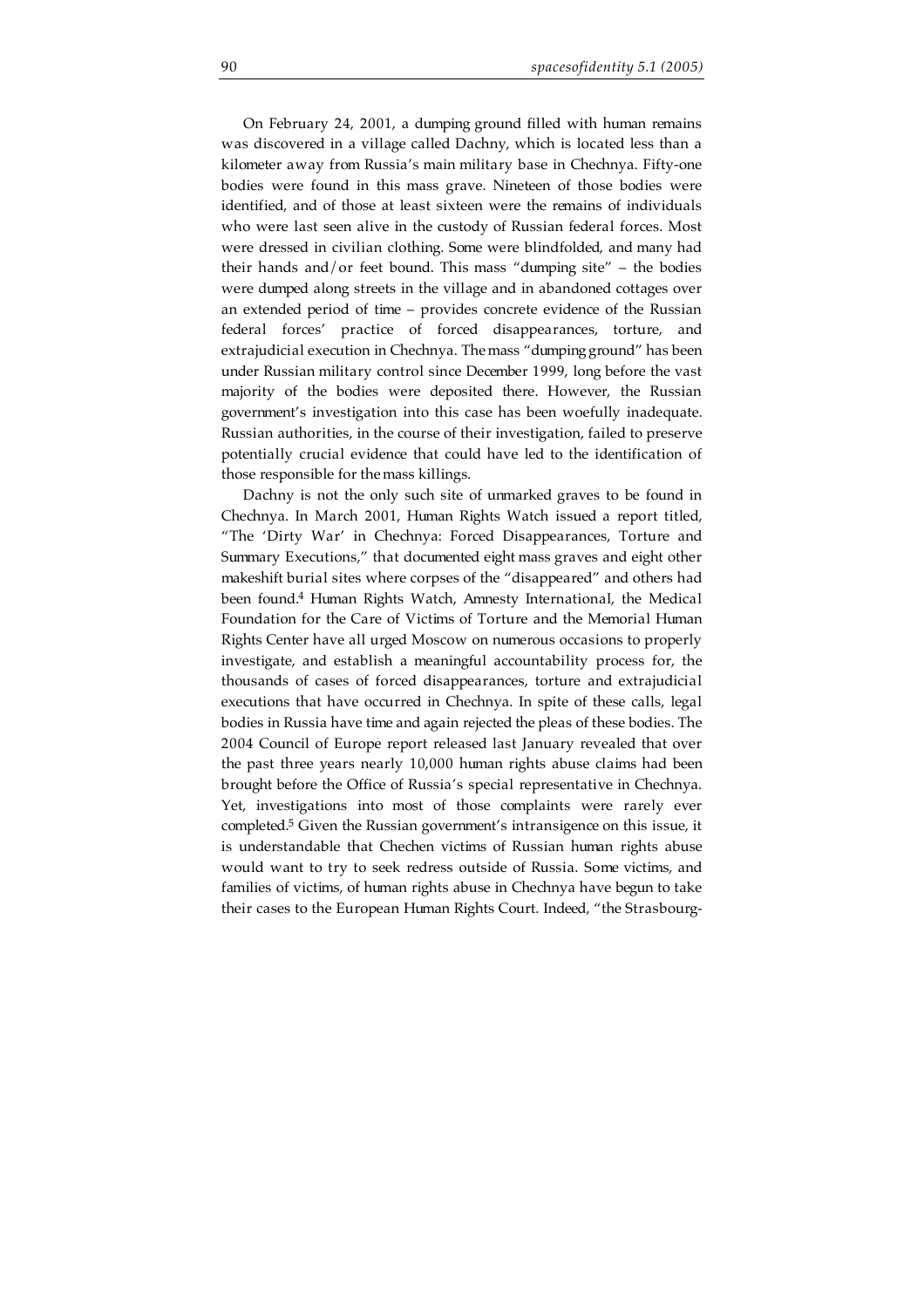based European court has already accepted several cases. A total of 150 lawsuits have been filed by Chechens."<sup>6</sup>

While both Russian and Chechen sides have often been accused of resorting to harsh methods during the conflict, Western criticism of Russian policy in Chechnya has been greatly subdued since the September 11, 2001 terrorist attacks on the US homeland. Immediately after the attacks, many world leaders began to accept Moscow's assertion that there was a link between Chechen rebels and international terrorism. The US administration seems to have bought the argumentmade by the Russian President that his government's war in Chechnya is a contribution to the US-led global counter-terrorist campaign. The general response of the international community to the accusations of Russian human rights abuse in Chechnya has been restrained by the oft repeated argument that the struggle between Chechnya and Russia is an internal conflict that the Russian government reserves the right to resolve without outside interference.

The Chechen situation has been shielded from the scrutiny of the UN Commission on Human Rights (UNCHR). While the UNCHR has condemned the human rights abuses in Chechnya, it stopped short of creating an international commission of inquiry, requiring only that Russia establish a national commission of inquiry. This body is obviously sensitive to Russia's insistence that the "Chechen problem" is a domestic and not international one. In 2002, Russia refused to extend the mandate of the Organization of Security Co-operation in Europe (OSCE) assistance group that was responsible for reporting on human rights conditions, facilitating humanitarian relief, and promoting a peaceful resolution to the crisis.<sup>7</sup> No improvement was observed in 2003. Aside from well-intended and strongly worded declarations of concern, the international community has failed to devise any political or financial enforcement measures to remedy the humanitarian situation in Chechnya. An initiative of the Parliamentary Assembly of the Council of Europe (PACE) could have provided a potential breakthrough. <sup>8</sup> In the spring of 2003, PACE passed a resolution that proposed the creation of a special ad hoc war crimes tribunal to safeguard the rights and freedoms of Chechens and to ensure that all crimes against humanity are investigated, regardless of the perpetrators' ethnicity. Unfortunately, *realpolitik* worked against the PACE initiative, and Russia's dramatic rollback of human rights and the rule of law once again topped the agenda of the EU-Russia summit in November 2004.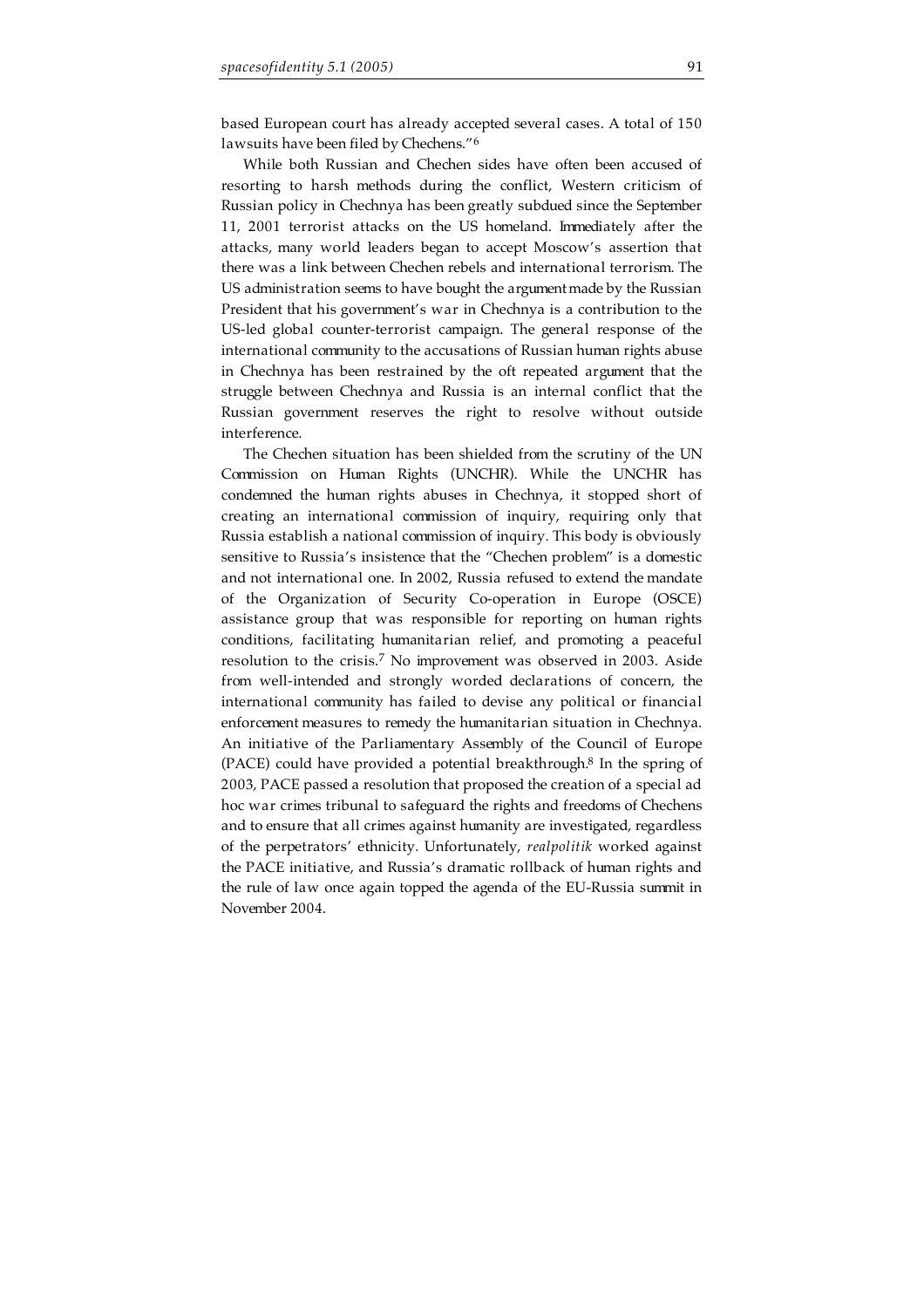This article aims to accomplish two purposes. First, it analyzes the nature and scope of violations of humanitarian law, focusing especially on sexual violence in Chechnya, to determine the extent to which a climate of impunity exists that would warrant international intervention in order to hold those responsible for these abuses accountable. Second, the article evaluates prospects for the progressive efforts by the international community, particularly through the International Criminal Court (ICC), to break the cycle of violence, rape and abuse in Chechnya, to halt atrocities perpetrated against the civilian population, and to prosecute alleged perpetrators. By discussing the work done to develop international criminality around rape and showing how this issue was inserted in the Rome Statute, this part of the article will demonstrate the reasons why the International Criminal Court may be needed to deal with crimes against humanity committed in Chechnya.

### THE SCOPE OF SEXUAL VIOLENCE IN CHECHNYA

The soldiers took the girl into an empty house and sometime later they returned her, saying "Hide this bitch somewhere. More soldiers are coming after us, they will kill and rape her anyway." She was seventeen or eighteen. This is not the only case; a married woman was also raped. But people keep it a secret, they say she was not raped because it causes such great shame. People just don't speak about it. 9

Disclosing and documenting the widespread use of sexual violence and rape against the civilian population during the war in Chechnya is an extremely difficult task for two reasons: 1) because of the attempts by the Russian government to suppress this information, and; 2) because of the cultural taboo and religious stigma attached to such issues within the Muslim tradition. The mother of a young girl who was raped and then killed during an interrogation session by Russian soldiers is known to have said that in Chechen society "rape is worse than murder."<sup>10</sup> The surviving female victims of sexual violence are generally ostracized from Muslim communities and, in the case of unmarried survivors, are extremely unlikely to wed if the incidence of rape becomes public knowledge.

Until recently, aside from sporadic disturbing testimonies of rape victims, it was difficult to find a substantial body of reliable evidence of sexual abuse in Chechnya.<sup>11</sup> This situation has changed recently. In the spring of 2004, the British Medical Foundation for the Care of Victims of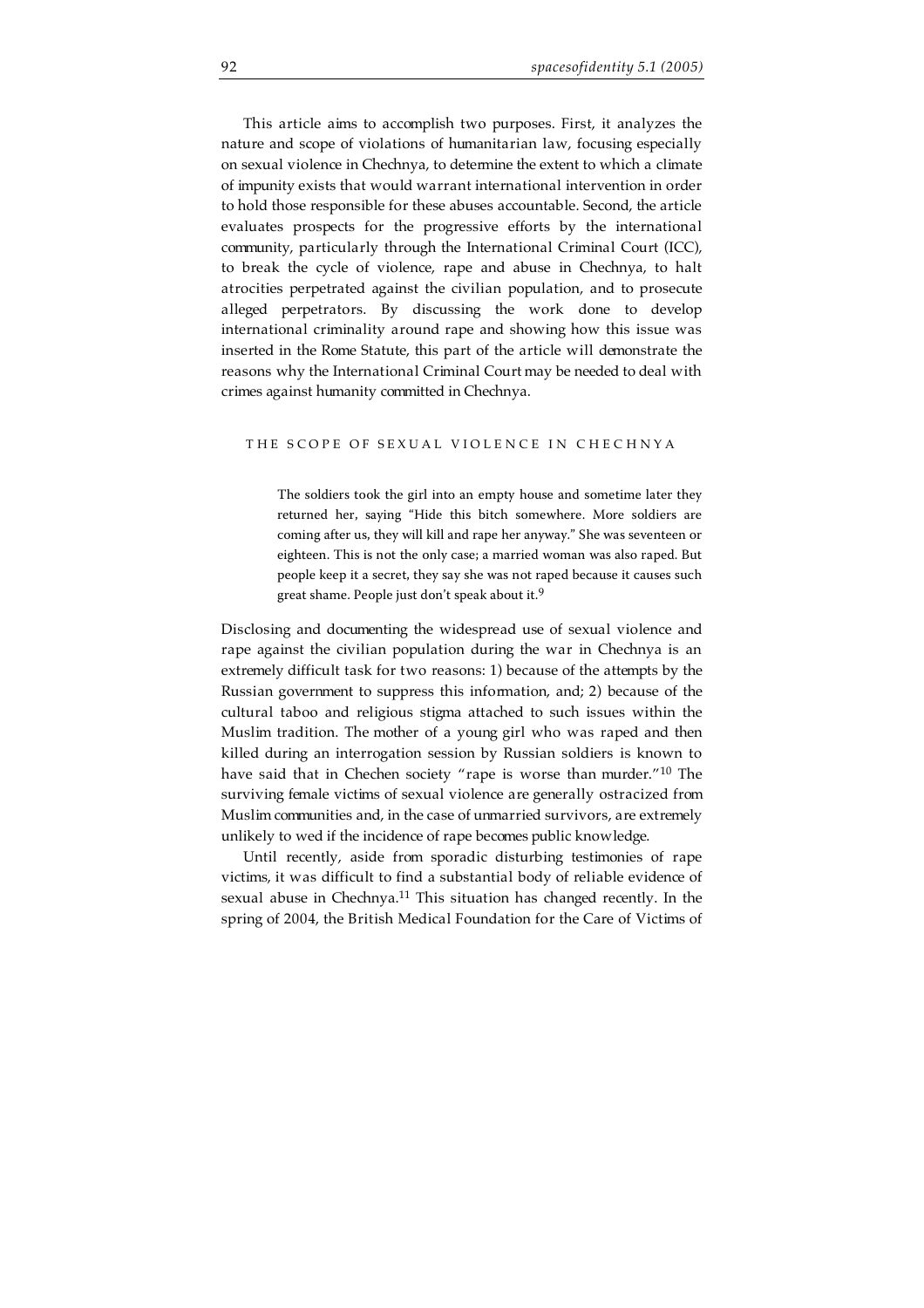Torture published "Rape and Other Torture in the Chechnya Conflict"– the first systematic and substantiated study to produce medical and psychological documentation of thirty-five asylum seekers (nineteen women and sixteen men) from the Chechnya conflict at the Medical Foundation's treatment centre in London. Sixteen women and one man disclosed that they had been raped. In thirteen of the cases the rape was allegedly carried out by Russian soldiers, in three cases, the alleged perpetrators were said to be Russian police officers, and in the final case, the victim claimed that the perpetrators were Chechen rebels. <sup>12</sup> The medico-legal reports prepared by professionals who had years of experience dealing with victims of sexual violence provided evidence that rape as a method of torture is broadly and consistently being used as a tool of war in the Chechen-Russian conflict. This study confirmed that more than half of the rape victim survivors felt shame and feared dishonor or stigmatization. One female victim who conceived a child as a result of the rape was insulted, tormented, and even physically assaulted by another woman in her community once her pregnancy and rape became public knowledge. One victim exclaimed: "so great is the stigma attached to rape, many Chechen women commit suicide rather than live with the burden of their shame." Another woman witnessed the suicide of her cellmate who had been raped, which essentially confirms the above point. <sup>13</sup> Rapes in Chechnya occur in the villages, at checkpoints, and in detention centers. Fear of rape is so pervasive that many families flee in a desperate attempt to protect their femalemembers.

Despite the cultural and religious taboos against speaking out on this issue, testimonies of sexual assaults in Chechnya have continued to surface. At the same time, Russian law enforcement agencies have more often than not failed to launch serious investigations or to prosecute the perpetrators of such crimes. This only serves to perpetuate the existence of a climate of impunity.

One of the most serious tests for Russia's military justice system was the high profile trial of Colonel Budanov. Yuri Budanov (38), a rising star in the Russian army and a hardened veteran of both Chechen wars, was decorated with two medals for valor, including the Order of Virtue. This high-ranking officer had moved quickly up the ranks of the Russian army and was about to be promoted to General when his brilliant career was suddenly and dramatically stalled. The reason? Budanov became the first Russian officer to be publicly tried for crimes committed against civilians in Chechnya. On the night of March 27, 2000, after celebrating his daughter's birthday, Budanov decided to act on an intelligence report that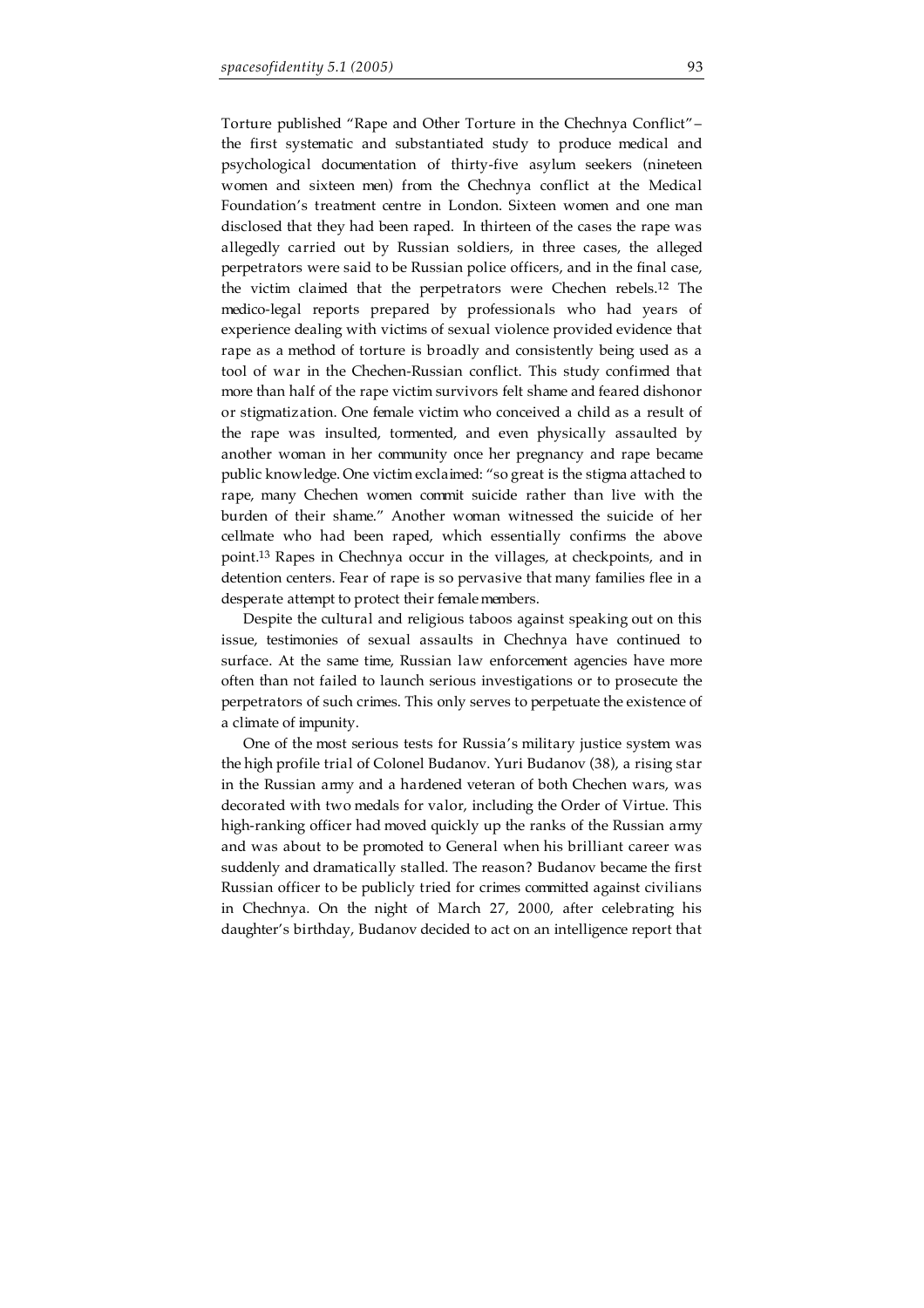a sniper collaborating with Chechen rebels lived in the village of Tangi-Chu. Around midnight, Budanov in a drunken rampage, together with three other soldiers, kidnapped eighteen-year-old Kheda (Elza) Kungaeva from her father's home and brought her to a secluded military encampment. During the interrogation, Budanov allegedly beat, raped, and strangled Kheda Kungaeva, and then ordered his men to bury her.

A few days later, Budanov was arrested and charged with homicide, kidnapping and abuse of power. He admitted to strangling the girl but claimed to be in a "state of temporary insanity." However, he vociferously denied raping the girl or acting in a premeditated manner. An autopsy report obtained by the Kungaeva family revealed, however, that the victim had indeed been raped. This new evidence undermined the argument by Budanov's defense that he had acted in a fit of rage. Nevertheless, the final report somehow failed to make mention of the rape and ultimately the charge of sexual assault against Budanov was dropped. On March 29, 2000, the Chief of the Russian Army General Staff, Anatoly Kvashnin, said of the incident: "it is a savage and shameful event for the armed forces. Budanov has shown himself to be a bandit in relation to the civilian population. Scumbags like that should be rooted out of the army collective."<sup>14</sup> Following his arrest, Budanov underwent psychiatric examination in two different hospitals and was declared to have been responsible for his actions. A year later, on April 21, 2001, the case finally went to court. Budanov was once again sent to the Serbsky State Scientific Center for Social and Forensic Psychiatry in Moscow for a psychiatric examination. This time the examination concluded that he was not mentally responsible for his actions. In late 2002, a district court ordered him to undertake a compulsory in-patient psychiatric treatment. But two months later, on February 28, 2003, the Russian Supreme Court's Military Collegium reversed the earlier decision of the district court and ordered a retrial. On July 25, 2003, Budanov was found guilty, sentenced to ten years in prison, and stripped of his military rank and order. On May 17, 2004, he filed an appeal for a pardon. In the fall of that year a commission in Ulyanovsk recommended that Budanov be pardoned. This initiative was supported by the regional governor, Vladimir Shamanov, Budanov's former commanding officer in Chechnya. Under pressure from human rights groups and the government of Chechnya, and in light of growing protests in Chechnya, Budanov retracted his request for pardon.

The Budanov case has become a political issue with serious repercussions for Russian policy and rhetoric with respect to the antiterrorist cause. For over two years, Russia's military justice system has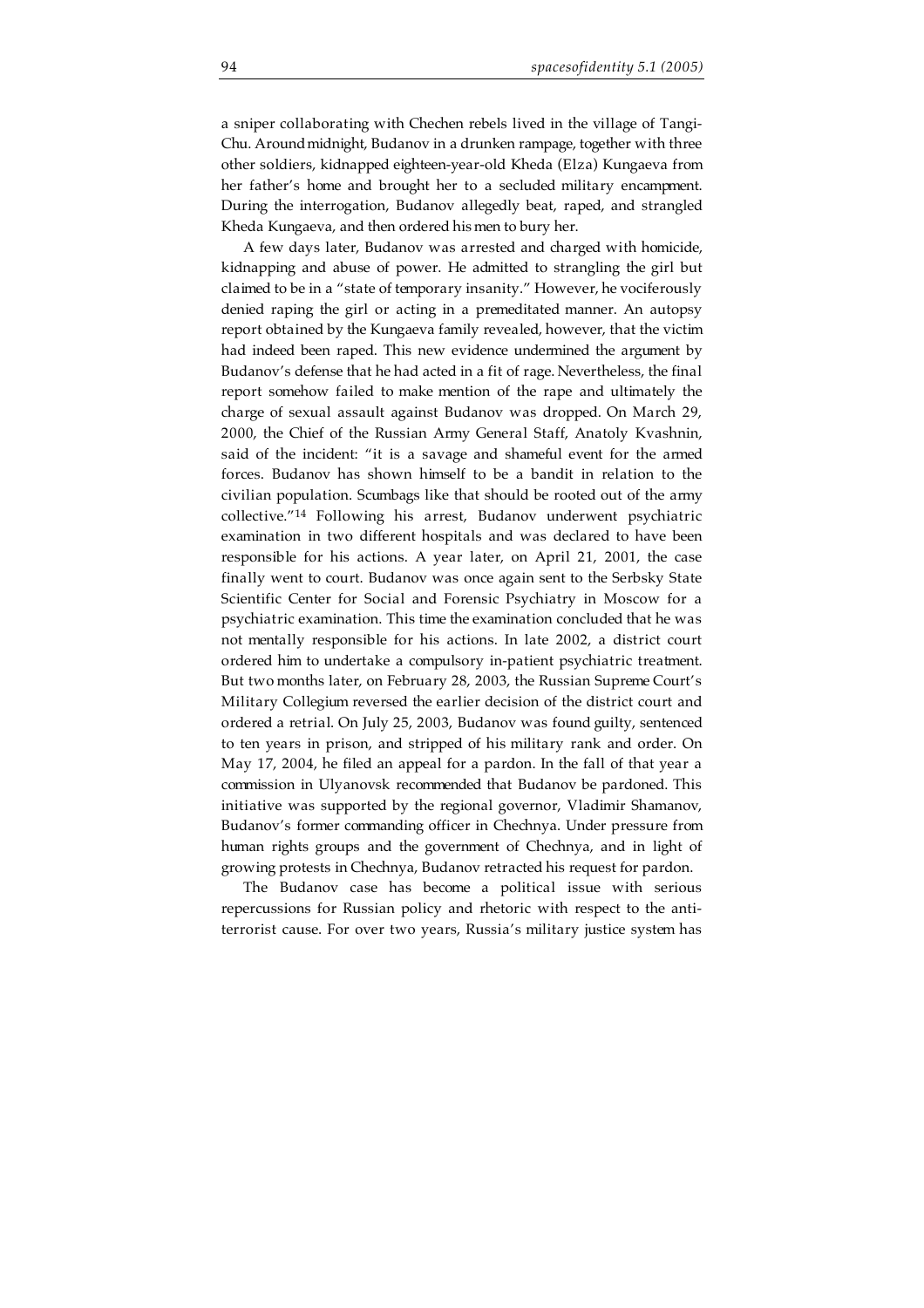been paralyzed, unable to decide on Budanov's sanity even after ordering six medical examinations. Russian authorities have turned "to a familiar partner from Soviet times, a psychiatric profession that for decades followed orders to camouflage political problems behind the opaque curtain of mental illness. In doing so, however, officials have resurrected questions about psychiatry's shameful past in the Soviet Union – and its highly politicized present."<sup>15</sup> Moscow authorities used this case to attain their political goals. They demonized Budanov before the elections in Chechnya and gained important votes. However, after the election was held, they were silent about their earlier declared readiness to punish him. Meanwhile, Budanov is now celebrated as a national hero in Russia. Polls conducted by *Komsomolskaya Pravda*, a Moscow-based daily, showed that some 79% of Russia's population supports him. <sup>16</sup> Budanov's trial has demonstrated the Russian national authorities' lack of political will and the ambivalent attitudes of ordinary Russians about bringing to justice those responsible for abuse during the wars in Chechnya. Domestic politics has become a clear obstacle to enforcing human rights in Chechnya, creating a need for outside intervention to ensure that these incidences of human rights abuse in Chechnya do not go unpunished.

## IS THERE A ROLE FOR THE INTERNATIONAL CRIMINAL COURT?

On September 13, 2000, the Russian Federation signed the multilateral treaty, the Rome Statute, which took force on July 1, 2002. Russia has yet to ratify this statute. <sup>17</sup> Perhaps one reason for not doing so is their anticipation that Russian military and political leaders could eventually wind up before this international criminal court facing charges of crimes against humanity during the Chechnya campaign. After all, the US government, also concerned about the possibility that its military and political leaders could be indicted for war crimes and crimes against humanity, not only refused to ratify the Rome Statute but also withdrew its signature from the document. On May 7, 2002, when US President George W. Bush announced the US's withdrawal, US Secretary of Defense Donald Rumsfeld was quoted as saying, "The United States will regard as illegitimate any attempt by the court or state parties to the treaty to assert the ICC's jurisdiction over American citizens."<sup>18</sup> Therefore, one can understand the reluctance of Russian government officials to fully endorse the Rome Statute.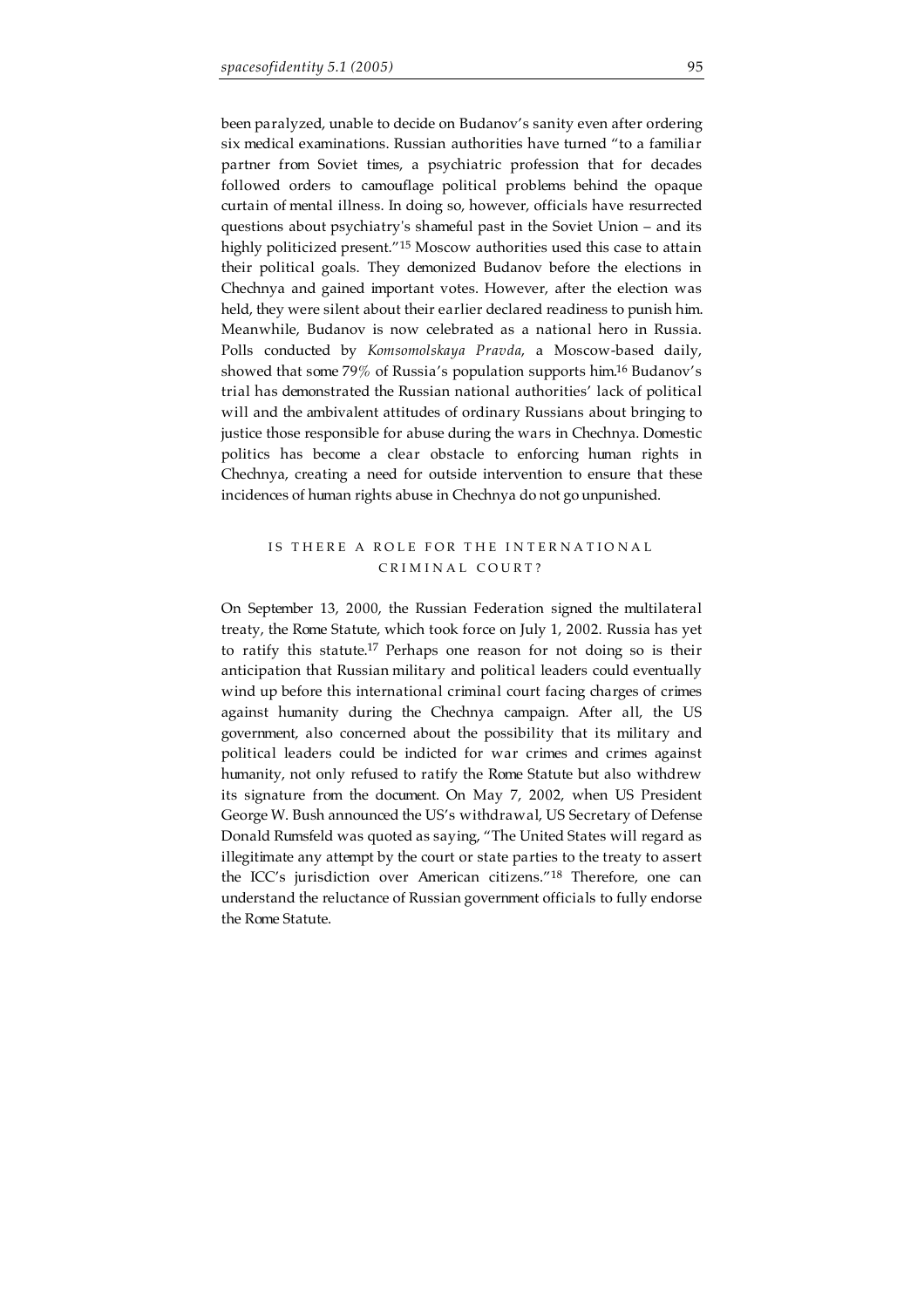Whether or not there is a role for the International Criminal Court (ICC) in addressing the issue of rape and other war crimes being committed in Chechnya is really a matter of academic debate until Russia decides to ratify this multilateral treaty. But it bears mentioning that the ICC was created precisely to deal with war crimes (like rape) and other crimes against humanity that are not being addressed adequately by national courts. It is fair to say, from the evidence provided above, that the Russian national courts have not properly responded to accusations of Russian military abuses in Chechnya.

It is also important to bear in mind that it took almost seventy years of debate and deliberation over the need for a permanent criminal court at the international level before action was finally taken to bring one into being. Of particular interest here is the foundational legal work done to ensure that war crimes such as rape be included in the new international humanitarian law that would govern the operations of the ICC.

In the past, rape and acts of sexual violence committed against women during conflict situations generally went unrecognized and unchallenged. In many of these conflicts, both military and political leaders tended to view rape more often than not as a fringe benefit or perk of war. More recently, however, particularly after the revelations of organized, systematic patterns of mass rape in the Yugoslavian conflict, there has been an effort to treat rape as a war crime. While there is no evidence that Russians soldiers are using rape in a systematic way or as a deliberate strategy of ethnic cleansing, as has been charged in other cases, there is still a sense that rape and other war crimes have been used in the Chechnya campaign to demoralize the "enemy."

Today, instances of rape during conflicts are less tolerated than previously. However, the crime of rape has long existed under customary international law. One can go back to 1474 when Peter von Hagenbach was convicted of a number of offenses, including rape, and ordered to be executed. <sup>19</sup> The Leiber Code, signed by President Abraham Lincoln in 1853, listed rape as a specific offense and made it a capital offense punishable by death (see article 44). The Code was adopted as international law in 1907 at an international peace conference in Copenhagen. The Hague Conventions, the World War II prosecutions, and the Geneva Conventions all reinforced prohibitions against rape and other sexual violence during times of war. Although it was not codified in their Charter, some evidence of sexual violence was presented after World War II to the International Military Tribunals, most notably, the International Military Tribunal for the Far East where rape was first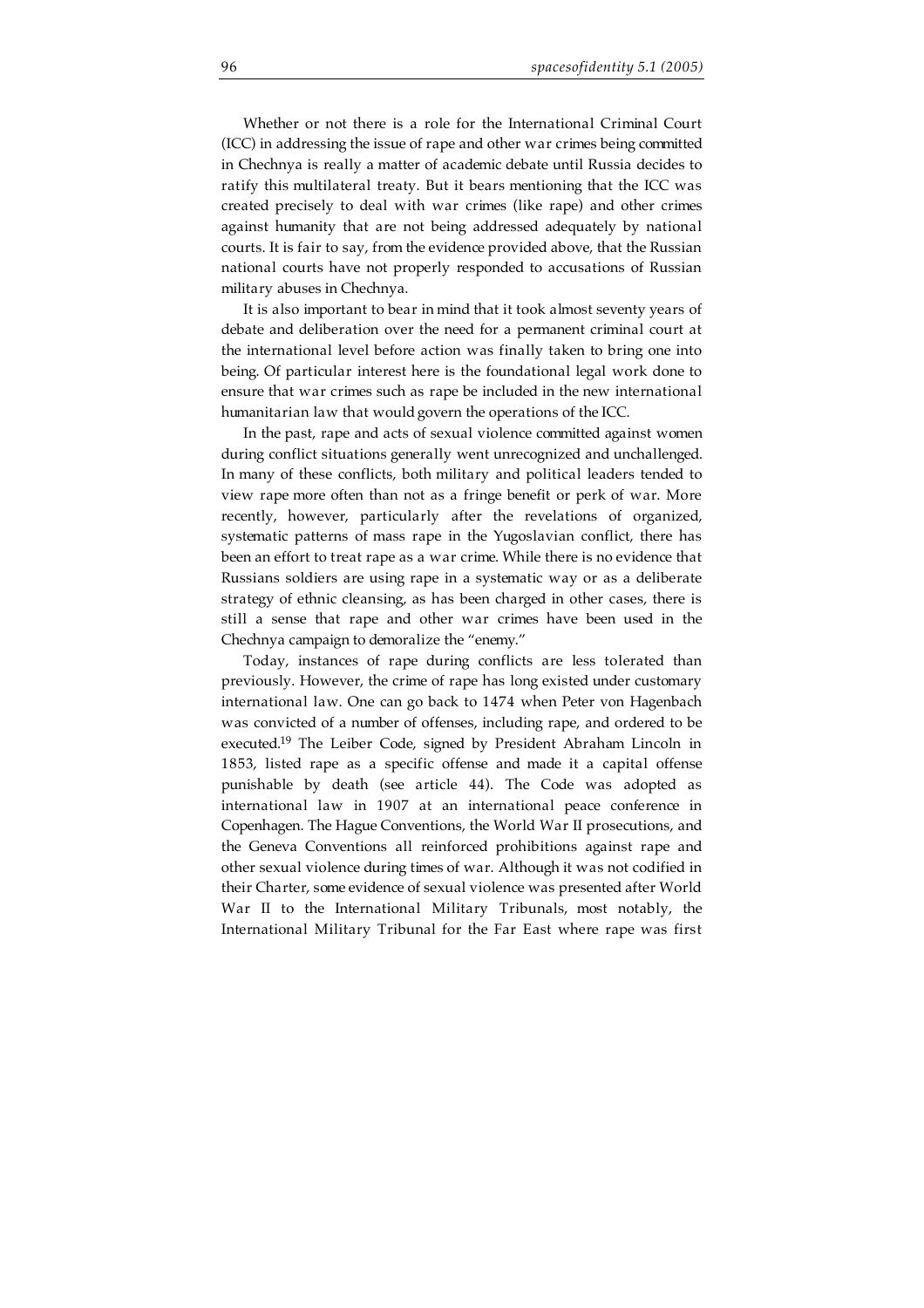specifically referenced in the judgments. In the Tokyo Trials, although rape and other acts of sexual violence fell within the general category of "Crimes Against Humanity" and were not treated as separate substantive war crimes, the prosecuting lawyers did make an attempt to put forward evidence of the sexual atrocities committed against women in Nanking, Borneo, the Philippines, and French Indo-China. The Allied Control Council Law No. 10, under the heading of "Punishment of Persons Guilty of War Crimes, Crimes against Peace and Against Humanity," specifically listed rape as a war crime in its charter.

This legal foundation has allowed those responsible for the development of our new body of international humanitarian law to make rape and other violent sexual acts part of the list of prohibited war-time activity and has put the international community in a better position to investigate, document, and prosecute rape and other forms of sexual violence. Rape and sexual violence are now clearly enumerated offenses under international humanitarian law, particularly after 1993 and 1994 when such violations were specifically codified for the first time as recognizable and independent crimes within the statutes of the International Criminal Tribunals for the Former Yugoslavia (ICTY) and for Rwanda (ICTR). These two documents are part of the legal foundation upon which the ICC was built. The two ad hoc tribunals have, in effect, provided solid case law for prohibiting rape and sexual violence during wartime.

Those ICTY and ICTR cases have reinforced the legal basis for arguing that rape and sexual violence are separate "crimes against humanity" and that they constitute specific violations of the laws and customs of war. This jurisprudence coming from the tribunals has set the precedent for the criminal prosecution of anyone involved in such war crimes. It essentially began with the prosecution of Jean-Paul Akayesu, who was accused of using rape and acts of sexual violence for the purpose of intimidation, degradation, humiliation, discrimination, punishment, control and the destruction of a person. What came out of the Akayesu case was that rape, like torture, must be considered a violation of personal dignity and as constituting torture particularly when it is done with the consent of a public official or someone acting in an official capacity. What we also learn from the Akayesu decision is that rape or sexual violence can be prosecuted as genocide if there is evidence to show that it was done to physically or psychologically destroy individuals or members of a group.

The ICTY has also provided similar legal precedents in the cases of Celebici, Furudzija, and Delalic. In the judgments handed down against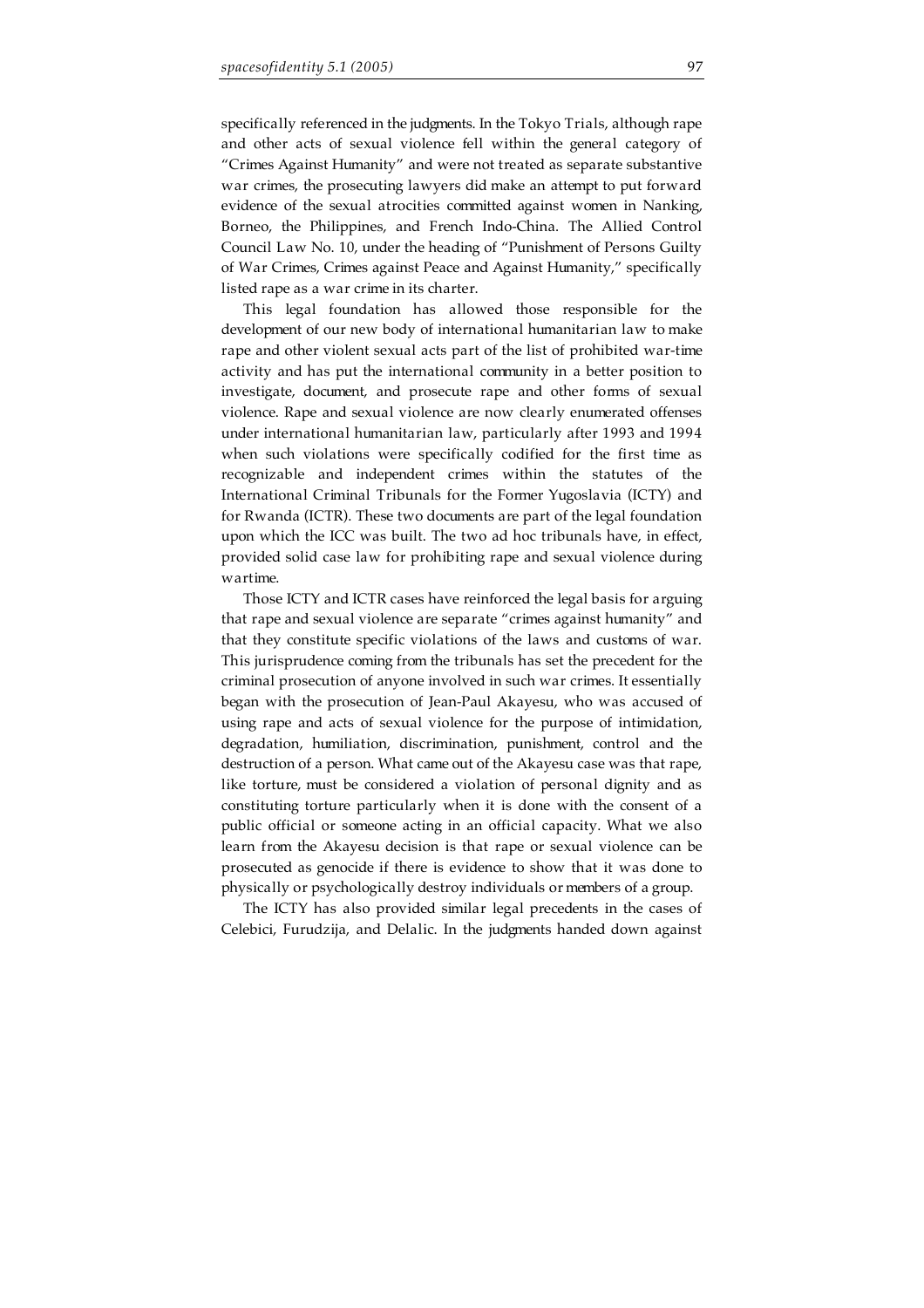these individuals, rape was recognized as a violation of the Laws and Customs of War and as a basis of torture under the Geneva Conventions. In the cases of Celebici, Furudzija and Delalic, the ICTY pointed to the despicable nature of the act of rape during wartime and to the fact that this act struck at the very core of human dignity and physical integrity.

The development of humanitarian law to address instances of rape and sexual violence has continued under the ICC Statute. Even the United States was a strong advocate for the inclusion of rape and sexual violence as specific offences for the world body to punish, during the preparatory meetings leading up to the signing of the Rome Statute.

The ICC was intended to complement national criminal justice systems, not to replace them. With the kind of evidence that has been produced recently of rape and sexual violence in the Chechnya campaign, the onus is up to the Russian government to prosecute vigorously the perpetrators of these war crimes and crimes against humanity. If the national courts of the Russian government fail to prosecute these crimes, then the argument for the utilization of the International Criminal Court is strengthened. However, the court cannot address those cases until Russia ratifies the Rome Statute and acknowledges that the victims of those crimes cannot get a fair hearing in the country's national courts.

As Holly Cartner, executive director of the Europe and Central Asia division of Human Rights Watch has put it: "It would certainly be a step in the right direction if the Russian government actually prosecuted a serviceman for rape… But a single prosecution wouldn't begin to address the problem. There have been hundreds of war crimes, including summary executions and rapes, committed by Russian soldiers in Chechnya."<sup>20</sup>

### **ENDNOTES**

1 Although Russia has tried to keep military and civilian casualty figures of the Chechnya-Russian wars secret, according to the most reliable estimates, during the first and second wars in Chechnya, out of a Chechen population of 1 million, 150,000-200,000 civilians have died or disappeared. This amounts to approximately 15%-20% of the entire Chechen population. Roughly 30,000-40,000 children have died and 20,000-40,000 Russian soldiers have lost their lives over the same period. Casualty figures of Chechen forces over that time are comparable. See http://www.hrvc.net/main.htm.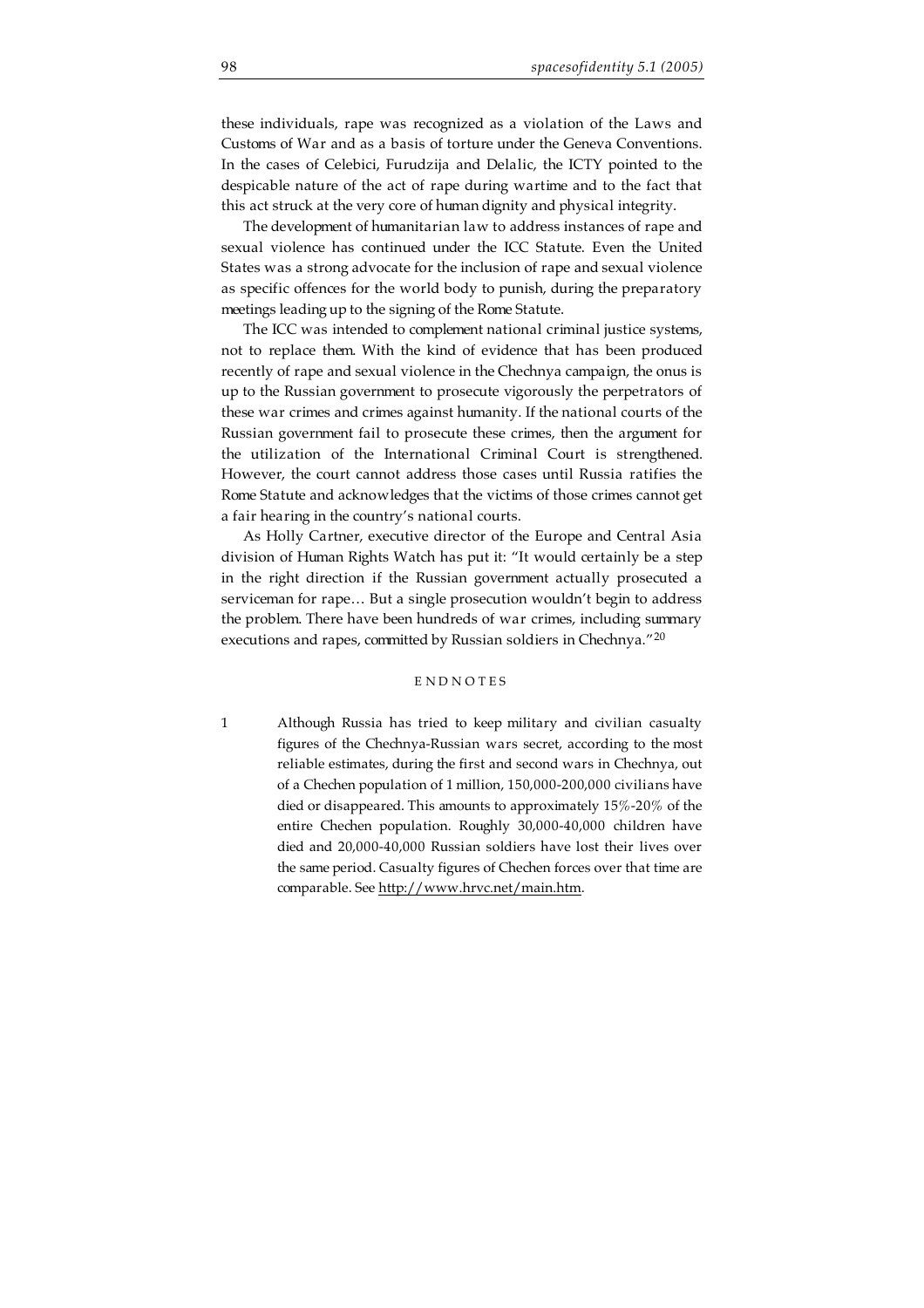- 2 "UN Commission's resolution on Chechnya: Another missed opportunity to guarantee accountability and justice," Amnesty International, April 25, 2000.
- **3** Asiyat Vazaeva, "Council of Europe Demands Chechnya Tribunal," *Institute for War and Peace Reporting*, April 14, 2003.
- 4 Human Rights Watch, "The 'Dirty War' in Chechnya: Forced Disappearances, Torture, and Summary Executions," *A Human Rights Watch Report*, vol.13, no.1 (D), March 2001.
- 5 "Russia Scraps Kremlin's Human Rights Post in Chechnya," January 22, 2004; available at http://www.reliefweb.int/w/rwb.nsf/480fa8736b88bbc3c12564f600 4c8ad5/2c288a06ef2e2e89c1256e230051f6fd?OpenDocument.
- 6 Asiyat Vazaeva, "Council of Europe Demands Chechnya Tribunal," *Institute for War and Peace Reporting,* April 14, 2003.
- 7 The OSCE Assistance Group to Chechnya was established by the Permanent Council on April 11, 1995 (PC.DEC/35), with a mandate to promote respect for human rights, facilitate the delivery of international humanitarian aid, provide assistance for the speedy return of refugees and displaced persons, and promote a peaceful resolution of the crisis in the Republic. See http://www.osce.org/docs/english/misc/anrep01e\_activ.htm#000 12, accessed on December 12, 2004.
- 8 See http://assembly.coe.int/EMB\_NewsView.asp?ID=471, accessed on December 12, 2004.
- 9 Malcolm Hawkes, "Russia/Chechnya: February 5: A Day of Slaughter in Novye Aldi," *Human Rights Watch* (2000).
- 10 "Breaking the Silence on Rape in Chechnya," *The Wire*, Amnesty International's monthly magazine, http://web.amnesty.org/web/wire.nsf/March2004/Chechnya, accessed on December 12, 2004.
- 11 See, for example, "Russian Federation: Continuing Torture and Rape in Chechnya," Amnesty International, News Service Nr. 110 - June 8, 2000,

www.reliefweb.int/w/rwb.nsf/0/d8ad11c9965aa303c12568f9004d6 748?OpenDocument, accessed on 12 December 2004.

12 Dr Charlotte Granville-Chapman, "Rape and Other Torture in the Chechnya Conflict: Documented Evidence from Asylum Seekers Arriving in the United Kingdom," April 2004,